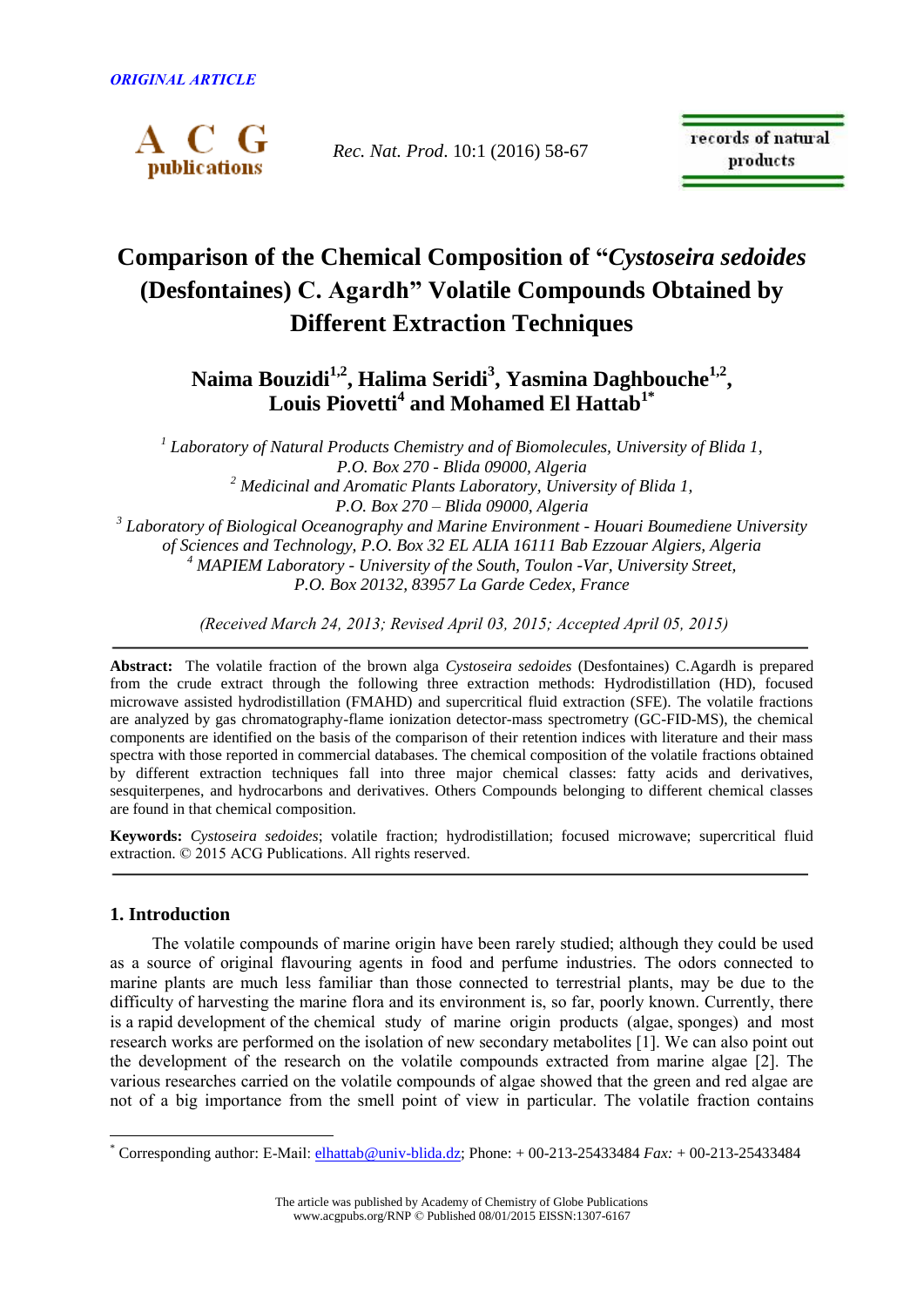mainly sulphurated and halogenated organic compounds [3] but also the monoterpenoids and halogenated monoterpenoids [4]. In contrast to green and red algae, the volatile compounds of brown algae in particular the species of the genus *Dictyopteri*s and *Ectocarpus* present a very pleasant marine note. This "beach odor" is related to the presence of  $C_{11}$ -hydrocarbons which represents a class of pheromones responsible for the chemical defense of the species and of the chemoattraction of male gametes [5]. The odor of brown algae is also due to the presence of a large variety of monoterpenoids and sesquiterpenoids in their volatile fraction and essential oils [6]. The essential oils, volatile fractions and lipidic extracts are prepared from raw natural materials via several techniques. Currently, the supercritical fluid extraction [7], the subcritical fluid extraction [8], the focused microwave extraction [9] and the ultrasound extraction [10] have experienced a very rapid development in the field of natural products. There are many benefits from using these recent processes instead of conventional organic solvents. These include, among others: achieving higher purity extracts, no residual solvent, single step processing, reduced operating costs, selective fractionation, faster separation, being eco-friendly (green extraction) [11] and physiologically compatible. Furthermore, the oxygen-free operating system prevents oxidation. The low temperatures minimize thermal degradation of sensitive materials and the resulting extract is microbially sterile [12]. The green extraction methods mentioned above have been widely used in preparing volatile oils and extracts of algae [13-14].

The brown alga *Cystoseira sedoides* is endemic to the Algerian coast [15]. This species was also reported in low abundance off the Tunisian coast and off the Italian coast in the extreme south (Pantelleria) [16].

The aim of this study is to compare the chemical composition of volatile fraction of the endemic brown alga *Cystoseira sedoides* obtained by three methods: hydrodistillation, focused microwave hydrodistillation and supercritical fluid extraction. The volatile fractions were analyzed by GC/MS using electron impact ionization. The identification of the compounds was done on the basis of Kovat's indices and of mass spectral data base.

#### **2. Materials and Methods**

#### *2.1. Plant material and chemicals*

The plant material was collected off the Mediterranean coast of Algeria at the site called "the Carroubiers", on the west of Tipaza (36°37' 12 '' NR, 2°39' 00 '' E), in June 2006. This sample belongs to: Phaeophyceae class, Fucales order, Sargassaceae family, *Cystoseira* genus and *sedoides*  (Desfontaines) C.Agardh for the species [17-18]. The alga was identified by Dr. H. Seridi and a voucher specimen (HS 01) of this species was deposited in the herbarium of Laboratory of Biological Oceanography and Marine Environment - USTHB - Algeria.

The alga was manually sorted out to remove any trace of epiphytes. It was then air-dried under shade without any other treatment.

Non-stabilized diethyl ether, dichloromethane and ethyl acetate of analytical grade were purchased from Biochim-Sial (Algiers - Algeria). The pure alkane standards  $(C_7 - C_{30})$  were purchased from Prochima - Sigma (Tlemcen - Algeria).

#### *2.2. Extraction*

#### *2.2.1. Preparation of crude extract*

The extraction was performed in a 2.5 L - round flask with 314 g of plant material and 2 L of diethyl ether (batch extraction). The solvent was removed by vacuum distillation leading to 1.55 g of a crude extract (concrete), that is to say a yield of 0.495 %. The yield was calculated according to the weight of the plant material before distillation (expressed in percentage, w/w of the dry alga).

#### *2.2.2. Preparation of the volatile fractions*

The volatile fractions were obtained from the crude extract by the three techniques: Hydrodistillation (HD), Supercritical fluid extraction (SFE) and Focused microwave-assisted hydrodistillation (FMAHD).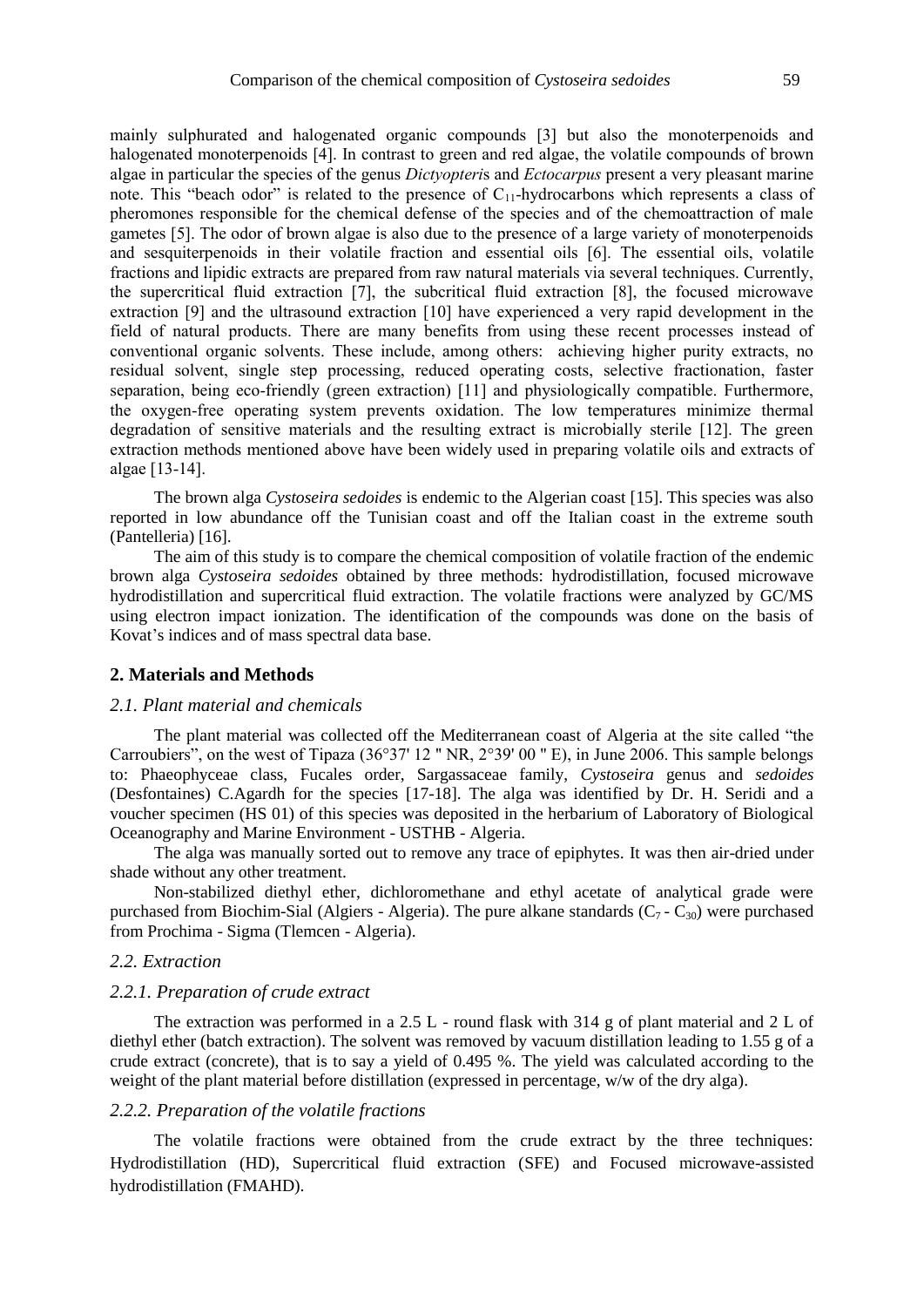#### *2.2.2.1. Hydrodistillation (HD)*

The volatile fraction was prepared on a modified Dean-Stark system. A mass of 405 mg of crude extract was crossed by a stream of steam over 45 min with 300 mL of water. The essential oil is recovered by liquid – liquid extraction with non-stabilized diethyl ether and dried on sodium sulfate. The hydrodistillation afforded yellow viscous oil with a marine odor, the mass obtained was 48.67 mg corresponding to a yield of oil on moisture free basis of 12.0 % (w/w).

## *2.2.2.2. Supercritical fluid extraction (SFE)*

The experiment was carried out on an HP 7680 supercritical fluid extraction unit (Hewlett Packard, Les Ulis, France) equipped with an extractor vessel of 7 mL volume. A mass of 300 mg of crude extract (concrete) was heated to 40°C, mixed with about 5 g of 2 mm diameter glass beads and then filled into the extractor. The aim of the operation was to obtain a thin layer of concrete around the glass beads, and also to offer the maximum of contact surface between the concrete and the supercritical fluid (solvent). The mixture leaving the extractor (essential oils + solvent) passes through a trap collector. The latter is a cylindrical tube filled up with Tenax GC (60/80 Mesh, Interchim, Montluc France) as a stationary phase. The essential oil is extracted by washing out the trap collector with 50 mL of dichloromethane and 50 mL of diethyl ether. The carbon dioxide used as solvent had 99.999 % purity. The optimized experimental parameters, previously determined, are set as follows: (i)  $CO_2$  density being 0.6 g/mL, (ii)  $CO_2$  flow being 1 mL/min, (iii) equilibrium time being 5 min; (iv) experiment temperature being 40 ◦C, (v) trap temperature being 0 ◦C, (vi) extraction time being 30 min, and (vii) extraction pressure being 91 bar. We have noticed that the increase in pressure causes the extraction of heavy products, which causes the increase in color intensity of the essential oil. Under the above conditions, a mass of 301 mg of crude extract afforded 113 mg of a yellow oil with an intense marine odor. The yield of oil on moisture free basis was  $37.5\%$  (w/w)

#### *2.2.2.3. Focused microwave-assisted hydrodistillation (FMAHD)*

The focused microwave oven is a Discover, manufactured by CEM (Matthews, NC, USA), equipped with a modulator of power and an infrared temperature capture. The crude algal extract (50 mg) was mixed with water (50 mL) and poured in a pyrex tube. The latter is raised above by a Dean-Stark system used to condensate the heteroazeotrope mixture essential oil-water. The optimal conditions related to the ratio mass of extract/volume of water, the irradiation power of the magnetron and the irradiation time were previously determined by a kinetic study based on the variation of the yield of oil obtained in function of each of these parameters. These are 56 mg/50 mL, 180W and 10 min, respectively. Under these conditions, the yield of oil on moisture free basis was 12.7 % (w/w).

#### *2.3. Chromatographic analysis*

#### *2.3.1. Gas chromatography (GC)*

GC analyses were performed on an HP 4890A equipped with a flame ionization detector (FID) and a Chromatography Data Station (CDS) with optional software modules for data acquisition, data processing and instrument control.

Separation was achieved by using a fused-silica capillary column HP-5 MS (30 m x 0.25 mm i.d. and 0.25 μm film thickness). The operating conditions were set as follows: the injector and detector temperatures were 250°C and 280°C respectively, the oven temperature program was 5 min isothermal at 80°C, subsequently at 3 °C/min up to 250°C and finally held at that temperature for 10 min. The oil was dissolved in ethyl acetate (10 % w/w) and a volume of 0.2  $\mu$ L was injected using the split mode of the split/splitless inlet with a split ratio of 1:10, under a column head pressure of 12 psi and helium as carrier gas at a flow rate of 1 mL/min.

# *2.3.2. Gas chromatography–mass spectrometry (GC/MS)*

The GC–MS apparatus was a gas chromatograph HP-6890 with a split/splitless injector, and an HP-5972 mass-selective detector, equipped with a Varian (Walnut Creek, CA, USA), CP Sil 8 CB capillary column (30m length, 250 µm i.d., 0.25µm film thickness) equivalent column to DB5 and/or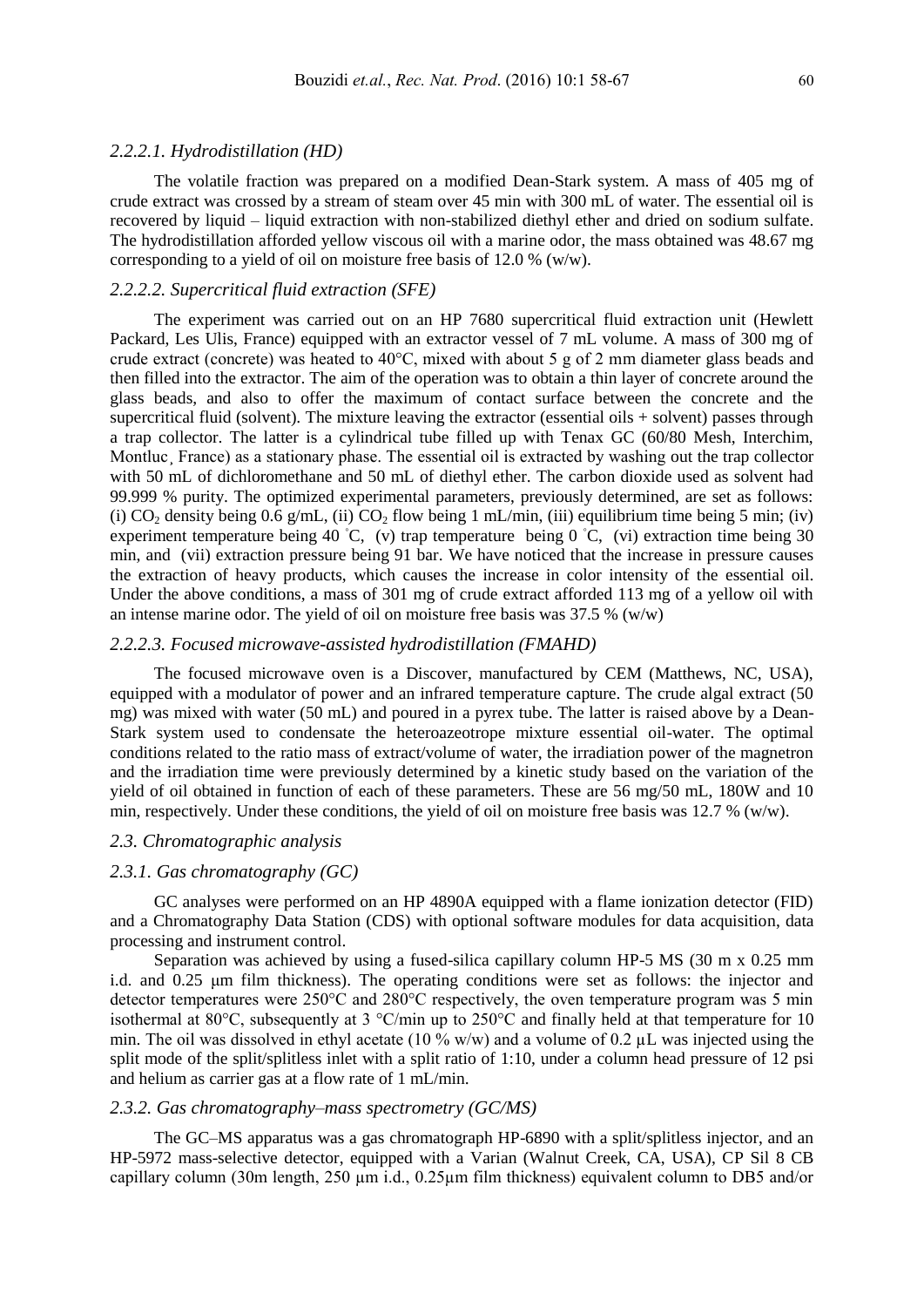HP5. Analyses were performed in the electron ionization (EI) mode at 70 eV, mass spectra were obtained by automatic scanning of the mass range *m*/*z* 40–550, transfer line and ion source temperatures of 280 and 250 °C were used respectively. Samples were injected (1 µL) with a splitting ratio of 1:90, and the injector temperature was set at 250°C. Helium was used as a carrier gas with a flow rate of 1.0 mL/min. Gas chromatographic conditions were set as seen above.

Most components were identified from their GC retention indices with either of those reported in literature [19-21]. The retention indices were determined in relation to a homologous series of *n*alkanes  $(C_7 - C_{30})$  under the same operating conditions. The modified Van den Dool and Kratz formula was used for the determination of retention indices [22].

Further identification was made by comparison of their MS spectra with either mass spectra stored in the following mass spectra libraries: Wiley 7N (Data Base DB1 (Wiley, NY, USA)), NBS 75K (DB2 (HP database)) and Mass Finder 3 (DB3 (D.H. Hochmuth, [www.massfinder.com\)\)](http://www.massfinder.com)/). Additional identification of components is performed by comparing their mass spectra with those reported in literature of the same compounds obtained by organic synthesis or isolated from a natural source. Component relative concentrations were calculated on the basis of GC peaks without using correction factors.

# **3. Results and discussion**

### *3.1. Comparison of the extraction yield of volatile fractions*

Examination of the values of extraction efficiencies of the three extraction methods shows that supercritical fluid extraction (SFE) provides a very high yield (37.5 %) in comparison to the values of yields obtained by hydrodistillation (HD) (12.0 %) and focused microwave-assisted hydrodistillation (FMAHD) (12.7 %). It must be pointed out that the yields for the three techniques were calculated on moisture free basis.

It should be noted that the mechanism of SFE is based on the solubilization of the components in the solvent (supercritical fluid), under the extraction conditions described above. At the used extraction pressure (91 bar), the density of carbon dioxide is relatively high, which leads to a great solubility of the compounds of the volatile fraction: this explains the high value of yield. In the case of HD and FMAHD, the extraction process is the same, but the heating mechanism is different. The process for both methods is based on steam distillation of volatile compounds. It must be pointed out that FMAHD is performed in 10 min, so that HD requires 45 min.

#### *3.2. Chemical composition of the three volatile fractions*

The chemical composition and the relative content of the volatile fractions obtained by HD, FMAHD and SFE analyzed by GC-FID-MS are reported in Table 1, as well as the calculated linear Kovats indices, those given by the literature [19-21] and the additional identification method based on the use of databases of mass spectra (DB1, DB2 and DB3).

| PN | <b>Compounds</b>        | $KI^a_{(cal)}$ | $KI^b$ <sub>(Lit)</sub> | <b>Relative Content (%)</b> |                          |                          | <b>MS</b><br>Identif, <sup>c</sup> |
|----|-------------------------|----------------|-------------------------|-----------------------------|--------------------------|--------------------------|------------------------------------|
|    |                         |                |                         | HD                          | <b>FMAHD</b>             | <b>SFE</b>               |                                    |
|    | 3-Hexene-1-ol           | 850            | 844                     | $\overline{\phantom{0}}$    | 1.9                      | 0.8                      | DB1, DB2                           |
| 2  | Benzaldehyde            | 962            | 964                     | 0,1                         |                          | $\overline{\phantom{a}}$ | DB1, DB2                           |
| 3  | Hexanoic acid           | 968            | 967                     | 0.3                         | 1.9                      | 0,7                      | DB1, DB2                           |
| 4  | $(E)$ -3-Hexenoic acid  | 988            | 983                     | 0.4                         | 2.6                      | 1.9                      | DB1, DB2                           |
| 5  | $(E)$ -2-Hexeneoic acid | 1000           | 1005                    | $\overline{\phantom{a}}$    | $\overline{\phantom{a}}$ | 0.6                      | DB1, DB2                           |
| 6  | 5-Ethyl-2(5H)-Furanone  | 1005           | 983                     | 0,2                         |                          | $\overline{\phantom{a}}$ | DB1, DB2                           |
|    | Benzenacetaldehyde      | 1050           | 1045                    | 0.4                         |                          | $\overline{\phantom{a}}$ | DB1, DB2                           |

**Table 1.** Chemical composition of volatile fractions of *Cystoseira sedoides* obtained by three extraction methods.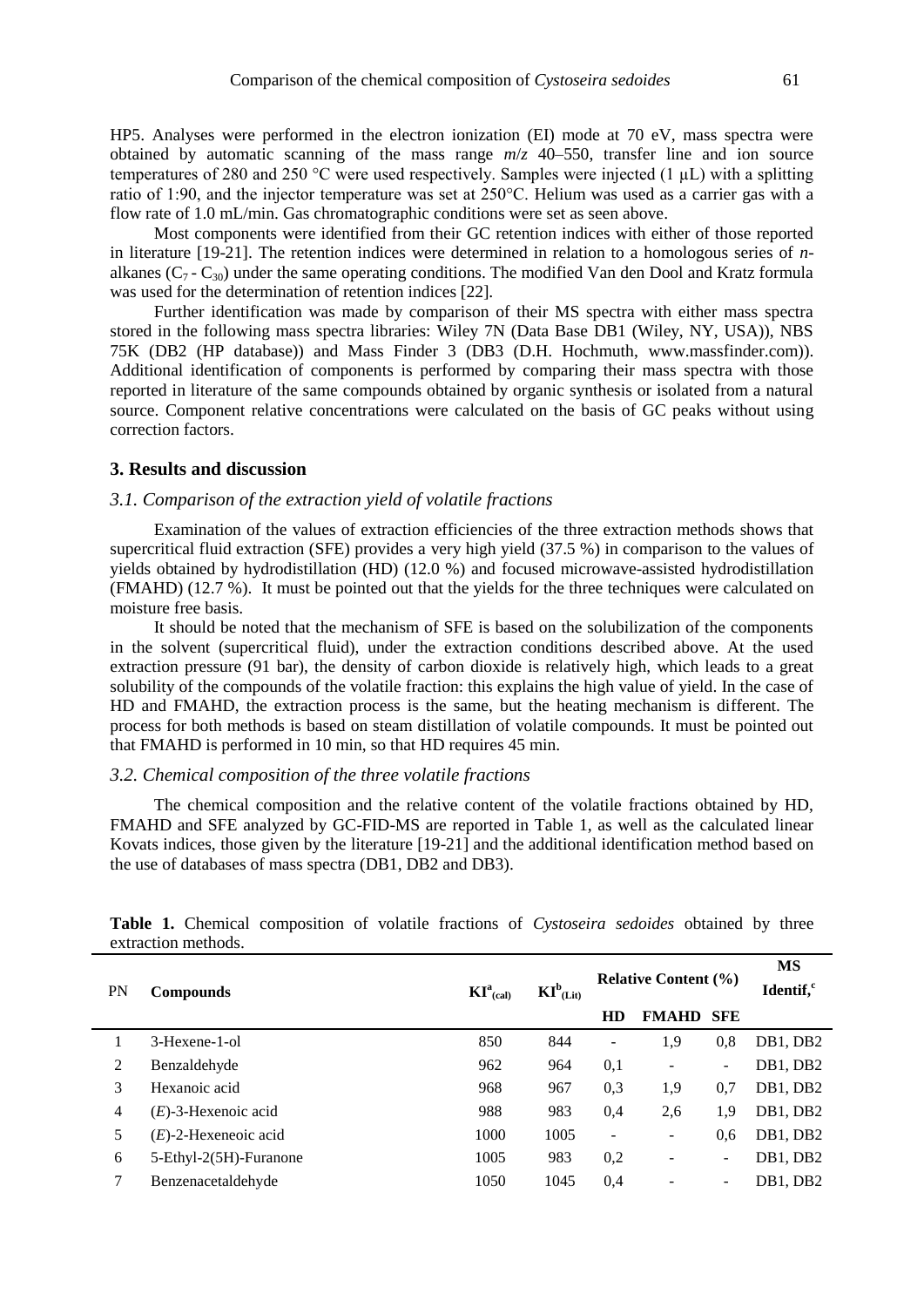| $\,8$ | Heptanoic acid                                                 | 1080 | 1076 | 0,2            | 0,5                      | 0,1                      | DB1, DB2                          |
|-------|----------------------------------------------------------------|------|------|----------------|--------------------------|--------------------------|-----------------------------------|
| 9     | Undecane                                                       | 1103 | 1100 | $\Box$         | 0,2                      | $\overline{a}$           | DB1, DB2                          |
| 10    | Nonanal                                                        | 1105 | 1100 | 0,1            | $\overline{\phantom{m}}$ | $\frac{1}{2}$            | DB1, DB2                          |
| 11    | 2,6-Dimethylcyclohexanol                                       | 1118 | 1112 | 0,6            | $\overline{\phantom{0}}$ | $\overline{\phantom{a}}$ | DB1, DB2                          |
| 12    | 2,6,6-Trimethyl-2-cyclohexene-1,4-dione                        | 1155 | 1145 | 0,4            |                          | $\overline{\phantom{a}}$ | DB <sub>2</sub>                   |
| 13    | Octanoic acid                                                  | 1170 | 1167 | 0,2            | t                        | $\mathbf t$              | DB1, DB2                          |
| 14    | 3-Ethyl-4-methyl-(1H)-pyrrole-2,5-dione                        | 1245 | 1238 | 1,0            | $\qquad \qquad -$        | 0,2                      | DB <sub>2</sub>                   |
| 15    | Nonanoic acid                                                  | 1272 | 1267 | t              | 0,5                      | t                        | DB1, DB2                          |
| 16    | Phenylacetic acid                                              | 1276 | 1274 | $\blacksquare$ | $\frac{1}{2}$            | 0,8                      | DB1, DB2                          |
| 17    | 3,3-dimethyl-2,7- Octanedione                                  | 1294 | 1290 | 0,7            | $\overline{\phantom{a}}$ | $\blacksquare$           | DB <sub>2</sub>                   |
| 18    | Tridecane                                                      | 1300 | 1300 | $\mathbf{t}$   | 0,4                      | 0,2                      | DB1, DB2                          |
| 19    | (3E) - Hexenyl tiglate                                         | 1315 | 1315 | 0,5            |                          | $\bar{\phantom{a}}$      | DB <sub>2</sub>                   |
| 20    | Methylgeranate                                                 | 1325 | 1323 | 0,1            |                          | $\overline{\phantom{0}}$ | D <sub>B</sub> 2                  |
| 21    | Unknown A: $(M^+ 152)$ $(C_{10}H_{16}O)$                       | 1330 | n,a  | 0,2            | $\mathsf t$              | $\mathbf t$              |                                   |
| 22    | 5-Pentyl-2(5H)furanone                                         | 1337 | 1339 | 0,1            | $\frac{1}{2}$            | $\blacksquare$           | DB1, DB2                          |
| 23    | $\alpha$ -Cububene                                             | 1346 | 1345 | 0,2            | 0,4                      | 0,1                      | DB2, DB3                          |
| 24    | Unknown B: $(M^+ 204)$ $(C_{15}H_{24})$                        | 1355 | n,a  | 0,3            | $^\mathrm{t}$            | $\mathbf t$              |                                   |
| 25    | Decanoic acid                                                  | 1368 | 1364 | 0,2            | $\mathsf t$              | $\mathbf t$              | DB1, DB2                          |
| 26    | $\beta$ -Bourbounene                                           | 1387 | 1387 | 0,2            | 0,9                      | 0,2                      | DB <sub>2</sub> , DB <sub>3</sub> |
| 27    | $\beta$ – Cubebene                                             | 1390 | 1390 | 0,8            | 0,7                      | t                        | DB <sub>2</sub> , DB <sub>3</sub> |
| 28    | Tetradecane                                                    | 1400 | 1400 | t              | 0,2                      | t                        | DB1, DB2                          |
| 29    | Unknown C: $(M^+ 222)$ $(C_{15}H_{26}O)$                       | 1420 | n,a  | 4,2            | 6,0                      | 1,5                      |                                   |
| 30    | Peculiaroxide                                                  | 1425 | 1416 | 5,2            | 11,5                     | 2,8                      | DB <sub>3</sub>                   |
| 31    | $\alpha$ -Ionone                                               | 1430 | 1428 | 0,3            |                          |                          | DB <sub>3</sub>                   |
| 32    | Aromadendrene                                                  | 1440 | 1439 | 0,1            | 0,5                      | t                        | DB2, DB3                          |
| 33    | 6,10-Dimethyl-5,9-undecadien-2-one                             | 1460 | 1455 | 0,1            |                          |                          | DB1, DB2                          |
| 34    | $\beta$ - Ionone epoxide                                       | 1465 | 1460 | 1,3            | $\blacksquare$           | $\blacksquare$           | DB <sub>3</sub>                   |
| 35    | $\gamma$ - Gurjunene                                           | 1478 | 1475 | $\blacksquare$ | 0,9                      | 0,2                      | DB2, DB3                          |
| 36    | 2,6-Di(t-butyl)-4-hydroxy-4-methyl-2,5-<br>Cyclohexadien-1-one | 1480 | 1478 | Ĭ.             | 0,5                      | 0,1                      | DB <sub>2</sub>                   |
| 37    | epi-Bicyclosesquiphellandrene                                  | 1482 | 1482 | 0,2            | 2,5                      | 0,2                      | DB <sub>2</sub> , DB <sub>3</sub> |
| 38    | Germacrene D                                                   | 1485 | 1484 | 0,2            | $\mathsf t$              | t                        | DB <sub>2</sub> , DB <sub>3</sub> |
| 39    | $\beta$ -Ionone                                                | 1490 | 1487 | 3,7            |                          | $\overline{\phantom{a}}$ | DB <sub>2</sub> , DB <sub>3</sub> |
| 40    | 1-Pentadecene                                                  | 1492 | 1492 | 1,6            | $\blacksquare$           | $\overline{\phantom{a}}$ | DB1, DB2                          |
| 41    | Pentadecane                                                    | 1500 | 1500 | 0,3            | 2,4                      | 0,4                      | DB1, DB2                          |
| 42    | Epi-Zonarene                                                   | 1510 | 1501 | $\blacksquare$ | 2,0                      | $\overline{\phantom{a}}$ | DB <sub>3</sub>                   |
| 43    | 4,7-Dimethyl-1-tetralone                                       | 1515 | 1509 | $\blacksquare$ | 0,4                      | $\overline{\phantom{0}}$ | DB <sub>2</sub>                   |
| 44    | δ-Αμορπηενε                                                    | 1520 | 1513 | t              | t                        | 0,3                      | DB2, DB3                          |
| 45    | $\delta$ – Χαδινενε                                            | 1524 | 1522 | 0,8            | 1,2                      | 0,3                      | DB2, DB3                          |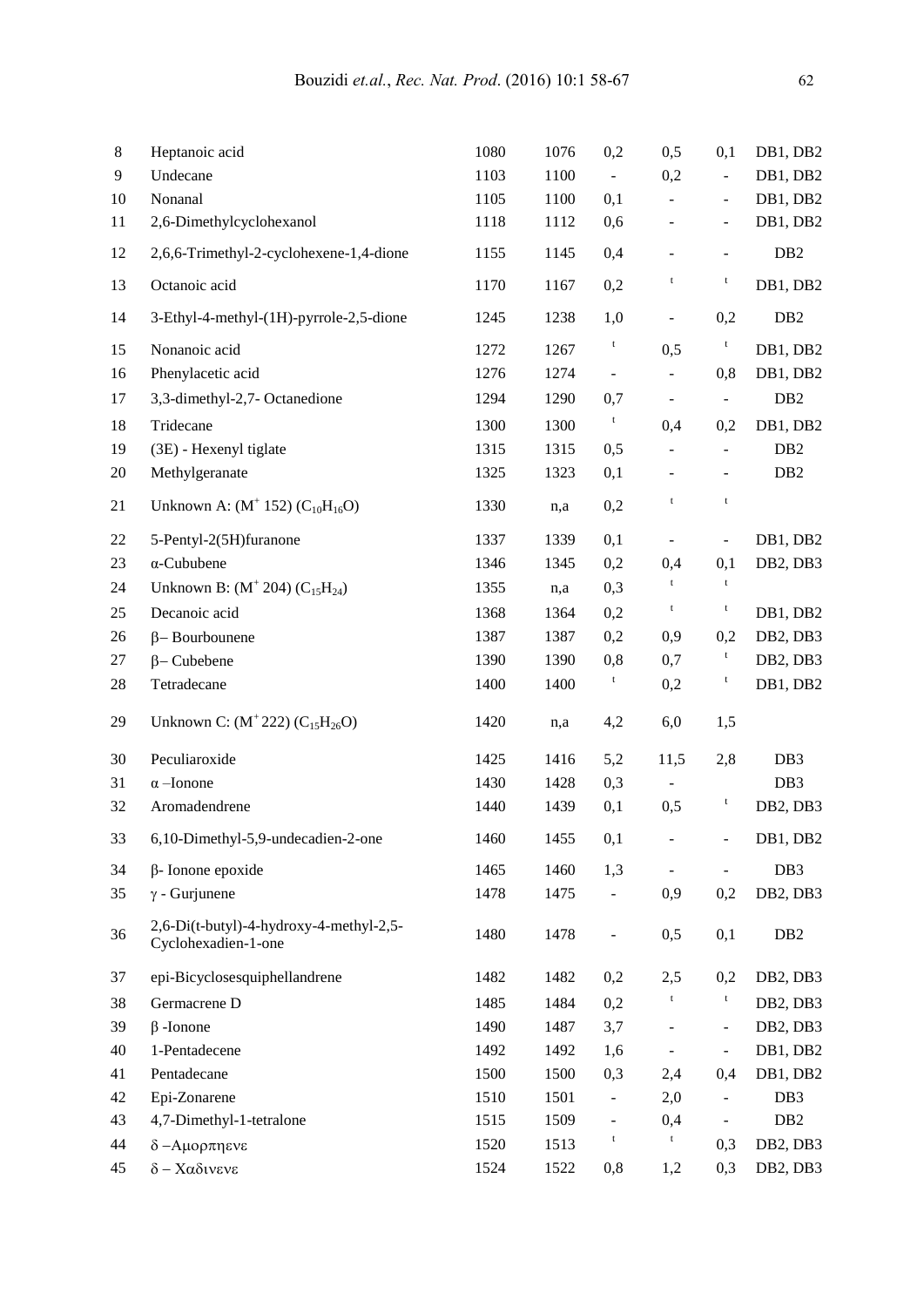| 46 | $4,4,7\alpha$ -Trimethyl-5,6,7,7 $\alpha$ -tetrahydro2(4H)-<br>benzofuranone | 1528 | 1527 | 2,0                          | 0,4                          | 0,4                          | DB1, DB2                          |
|----|------------------------------------------------------------------------------|------|------|------------------------------|------------------------------|------------------------------|-----------------------------------|
| 47 | $cis$ -Calamenene                                                            | 1535 | 1528 | 1,2                          | $\blacksquare$               | 0,3                          | DB <sub>2</sub>                   |
| 48 | $\alpha$ - Calacorene                                                        | 1547 | 1544 | 1,3                          | 1,8                          | 0,3                          | DB <sub>2</sub> , DB <sub>3</sub> |
| 49 | trans- Cadina-1,4-diene                                                      | 1534 | 1533 | 0,8                          | 0,4                          | $\mathfrak{t}$               | DB <sub>2</sub> , DB <sub>3</sub> |
| 50 | Dodecanoic acid                                                              | 1565 | 1565 | 0,8                          | 0,6                          | 0,4                          | DB1, DB2                          |
| 51 | Gleenol                                                                      | 1580 | 1585 | $\overline{\phantom{a}}$     | 4,2                          | 1,0                          | DB <sub>3</sub>                   |
| 52 | Axenol                                                                       | 1590 | 1586 | 4,9                          | $\blacksquare$               | $\overline{a}$               | DB <sub>3</sub>                   |
| 53 | 1-Hexadecene                                                                 | 1595 | 1588 | 0,2                          | $\qquad \qquad \blacksquare$ | $\qquad \qquad -$            | DB1, DB2                          |
| 54 | Hexadecane                                                                   | 1600 | 1600 | 0,2                          | t                            | $\mathsf t$                  | DB1, DB2                          |
| 55 | Allo-aromadendrene epoxide                                                   | 1630 | 1639 | $\mathbf{t}$                 | 1,0                          | t                            | DB2, DB3                          |
| 56 | $\beta$ -Oplopenone                                                          | 1610 | 1607 | $\mathfrak{r}$               | $\mathbf t$                  | 0,3                          | DB <sub>3</sub>                   |
| 57 | Cubenol                                                                      | 1645 | 1645 | 3,6                          | 2,4                          | 0,4                          | DB <sub>3</sub>                   |
| 58 | $\alpha$ -Cadinol                                                            | 1653 | 1652 | 1,3                          | $\mathsf t$                  | $\mathfrak{t}$               | DB <sub>2</sub> , DB <sub>3</sub> |
| 59 | $\alpha$ -Eudesmol                                                           | 1660 | 1658 | $\mathbf t$                  | $\mathsf t$                  | 0,3                          | DB <sub>2</sub> , DB <sub>3</sub> |
| 60 | 8-Heptadecene                                                                | 1665 | 1661 | 1,4                          | t                            | $\mathsf t$                  | DB1, DB2                          |
| 61 | Cadalene                                                                     | 1672 | 1675 | 0,4                          | 0,4                          | $\overline{\phantom{a}}$     | DB <sub>2</sub> , DB <sub>3</sub> |
| 62 | Tridecanoic acid                                                             | 1677 | 1677 | 0,6                          | $\mathsf t$                  | $\mathbf t$                  | DB1, DB2                          |
| 63 | 1- Heptadecene                                                               | 1680 | 1678 | 0,6                          | $\blacksquare$               | 0,3                          | DB1, DB2                          |
| 64 | Germacra-4(15),5,10(14)-trien-1a-ol                                          | 1684 | 1685 | 0,7                          | $\mathsf t$                  | $\mathbf t$                  | DB <sub>3</sub>                   |
| 65 | 14-Norcadin-5-en-4-one                                                       | 1694 | 1691 | 0,3                          | 1,5                          | 0,5                          | DB <sub>2</sub>                   |
| 66 | Heptadecane                                                                  | 1700 | 1700 | 0,1                          | 3,4                          | 1,0                          | DB1, DB2                          |
| 67 | Pentadecanal                                                                 | 1715 | 1710 | $\blacksquare$               | 0,4                          | $\overline{\phantom{0}}$     | DB1, DB2                          |
| 68 | Tetradecanoic acid, methyl ester                                             | 1730 | 1722 | $\qquad \qquad \blacksquare$ | 1,7                          | 0,6                          | DB1, DB2                          |
| 69 | Tetradecanoic acid                                                           | 1750 | 1750 | 14,6                         | 9,1                          | 8,1                          | DB1, DB2                          |
| 70 | Tetradecanoic acid, ethyl ester                                              | 1790 | 1795 | $\mathsf t$                  | 0,4                          | t                            | DB1, DB2                          |
| 71 | 1,2-Epoxyhexadecane                                                          | 1810 | 1798 | $\Box$                       | 0,2                          | 0,2                          | DB1, DB2                          |
| 72 | Pentadecanoic acid, methyl ester                                             | 1830 | 1827 | $\overline{\phantom{a}}$     | 0,3                          | 0,2                          | DB1, DB2                          |
| 73 | Hexadecanal                                                                  | 1835 | 1830 | 0,5                          |                              | $\qquad \qquad \blacksquare$ | DB1, DB2                          |
| 74 | 6, 10, 14-Trimethyl 2-Pentadecanone                                          | 1855 | 1850 | 0,2                          | 1,0                          | 0,5                          | DB1, DB2                          |
| 75 | Pentadecanoic acid                                                           | 1860 | 1851 | t                            | 1,2                          | 1,0                          | DB1, DB2                          |
| 76 | 1-Hexadecanol                                                                | 1878 | 1874 | 0,3                          |                              | $\blacksquare$               | DB1, DB2                          |
| 77 | 9-Hexadecenoic acid, methyl ester                                            | 1880 | 1877 | $\Box$                       | 3,0                          | 1,8                          | DB1, DB2                          |
| 78 | Pentadecanoic acid, 14-methyl-, methyl ester                                 | 1888 | 1884 | $\blacksquare$               | 5,8                          | 3,2                          | DB1, DB2                          |
| 79 | 9-Hexadecenoic acid                                                          | 1910 | 1898 | 9,8                          | 2,9                          | 10,0                         | DB1, DB2                          |
| 80 | Phytol                                                                       | 1945 | 1942 | 0,4                          | 0,4                          | 1,0                          | DB1, DB2                          |
| 81 | Hexadecanoic acid                                                            | 1960 | 1959 | 19,6                         | 11,0                         | 27,5                         | DB1, DB2                          |
| 82 | Hexadecanoic acid, ethyl ester                                               | 1990 | 1989 | $\blacksquare$               | 1,0                          | 0,7                          | DB1, DB2                          |
| 83 | Octadecanal                                                                  | 2015 | 2012 | 0,9                          | 0,3                          | 0,3                          | DB1, DB2                          |
| 84 | Heptadecanoic acid                                                           | 2025 | 2022 | 0,2                          |                              | 0,4                          | DB1, DB2                          |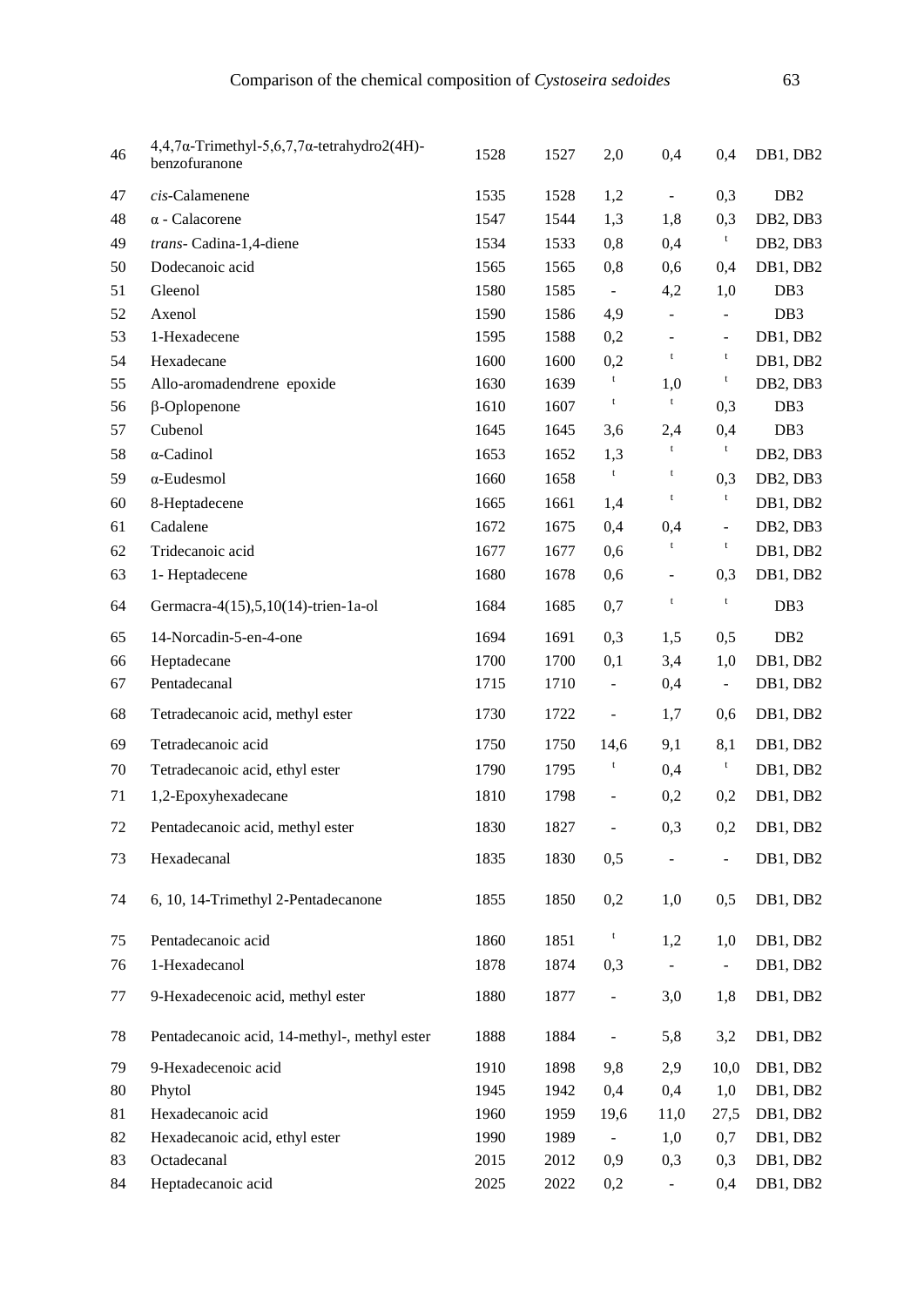| 85 | 9-Octadecenoic acid $(Z)$ -, methyl ester             | 2080 | 2086 | t                        | 0,6                      | 0,6  | DB1, DB2 |
|----|-------------------------------------------------------|------|------|--------------------------|--------------------------|------|----------|
| 86 | 9, 12-Octadecadienoic acid $(Z,Z)$ -, methyl<br>ester | 2090 | 2097 |                          |                          | 0,2  | DB1, DB2 |
| 87 | 9,12,15-Octadecatrienoic acid, methyl ester           | 2105 | 2098 | 0,2                      | 2,5                      | 0,2  | DB1, DB2 |
| 88 | Octadecanoic acid, methyl ester                       | 2130 | 2124 |                          |                          | 1,7  | DB1, DB2 |
| 89 | 8-Heptadecenoic acid                                  | 2145 | 2140 |                          |                          | 0.2  | DB1, DB2 |
| 90 | 9-Octadecenoic acid $(Z)$ -                           | 2165 | 2161 | 4,4                      | 0.9                      | 13,9 | DB1, DB2 |
| 91 | 9-Octadecenoic acid, ethyl ester                      | 2180 | 2175 | $\overline{\phantom{a}}$ | 0,6                      | 0.6  | DB1, DB2 |
| 92 | Octadecanoic acid                                     | 2210 | 2200 | 1,0                      | $\overline{\phantom{a}}$ | 2,7  | DB1, DB2 |
| 93 | 5, 8, 11, 14-Eicosatetraenoic acid, methyl ester      | 2222 | 2217 | 0,3                      | 1,3                      | 0,5  | DB1, DB2 |
| 94 | 5,8,11,14,17-Eicosapentaenoic acid, methyl<br>ester   | 2290 | 2282 | 0,5                      |                          | 2,4  | DB1, DB2 |
| 95 | 5,8,11,14-Eicosatetraenoic acid, ethyl ester          | 2310 | n.a. | t                        | t                        | 3,4  | DB1, DB2 |

PN: Peak Number,  $t = Trace$  (percentage value less than 0.05%), n.a.: not available

 $KI^a_{(cal)}$ : Linear retention index relative to  $C_7$ -C<sub>28</sub> n-alkanes on the CP Sil 8 CB column (eq. DB-5 or HP-5).

 $KL^{b}$ <sub>(Lit)</sub>: literature retention index reported by Adams [21]. <sup>c</sup> MS-tentatively identified on the basis of computer matching of the mass spectra of peaks with the Wiley 7N (**DB1),** NBS 75K (**DB2)** and Mass Finder 3 (**DB3)** libraries and those reported by Adams [21] and others references [19,20].

The chromatogram profiles given as a supporting information (S1) reveal the presence of 64, 51 and 54 compounds (constituents in trace amounts are not considered) corresponding to 98.5%, 98.8% and 98.5% of total volatile fraction composition obtained by HD, FMAHD and SFE, respectively. Three components have not been identified: **A** (PN 21), **B** (PN 24) and **C** (PN 29). Two of them (A and B) exist in traces in the oils extracted by SFE and FMAHD.

The volatile fraction of *Cystoseira sedoides* is characterized by the presence of six chemical classes (Figure 1). fatty acids and derivatives (esters) (**FA-D**), hydrocarbons and derivatives (alcohol, aldehydes) (**HC-D**), monoterpenes (**Mon**), sesquiterpenes (**Sesq**), diterpenes (**Dit**) and a mixture of other chemical classes (**OCC**). The relative content of each chemical class is given on Figure 1. The most important class is that of fatty acids and derivatives with a content of 53.1 %, 48.5 % and 84.3 % for HD, FMAHD and SFE, respectively. In each case, the major fatty acid was hexadecanoic acid (PN 81) with a percentage of 19.6 %, 11.02 %, 27.5 % for HD, FMAHD and SFE, respectively. Fatty acids, especially unsaturated, are known to be precursors of the biosynthesis of various metabolites in the living organisms [23]. Moreover, it must be pointed out that the vast majority of essential oils of terrestrial species [24], marine macroalgae [25] and microalga [26] contain fatty acids. The elevated content of fatty acids (84.3%) in the oil extracted by SFE can be interpreted by their high solubility in the supercritical fluid at the extraction pressure (91 bar) [27].

The fatty acids class is followed by that of sesquiterpenes, their content in oils extracted by the three methods are 26.5 %, 36.7 % and 8.2 % for HD, FMAHD and SFE, respectively. With 36.7%, the oil extracted by FMAHD is the one which gave the highest content in sesquiterpenes. This fact can be explained by the high relative volatility of sesquiterpenes compared to the other chemical classes as well as their ability to absorb the microwave energy more easily [25]. The main sesquiterpene in the different oils is peculiaroxide (PN 30) and its highest relative content is obtained in the FMAHD oils with 11.5%. Gleenol (PN51) is also present, but only in the oils extracted by SFE and FMAHD, even though axenol (PN52) is only present in that extracted by HD. Gleenol and axenol are two biologically important axane sesquiterpenes and epimers [28]. The presence of axenol only in the oil obtained by HD is probably the result of a rearrangement reaction (epimerization) of gleenol, due to the high temperatures encountered during the hydrodistillation. Calorific energy provided by hydrodistillation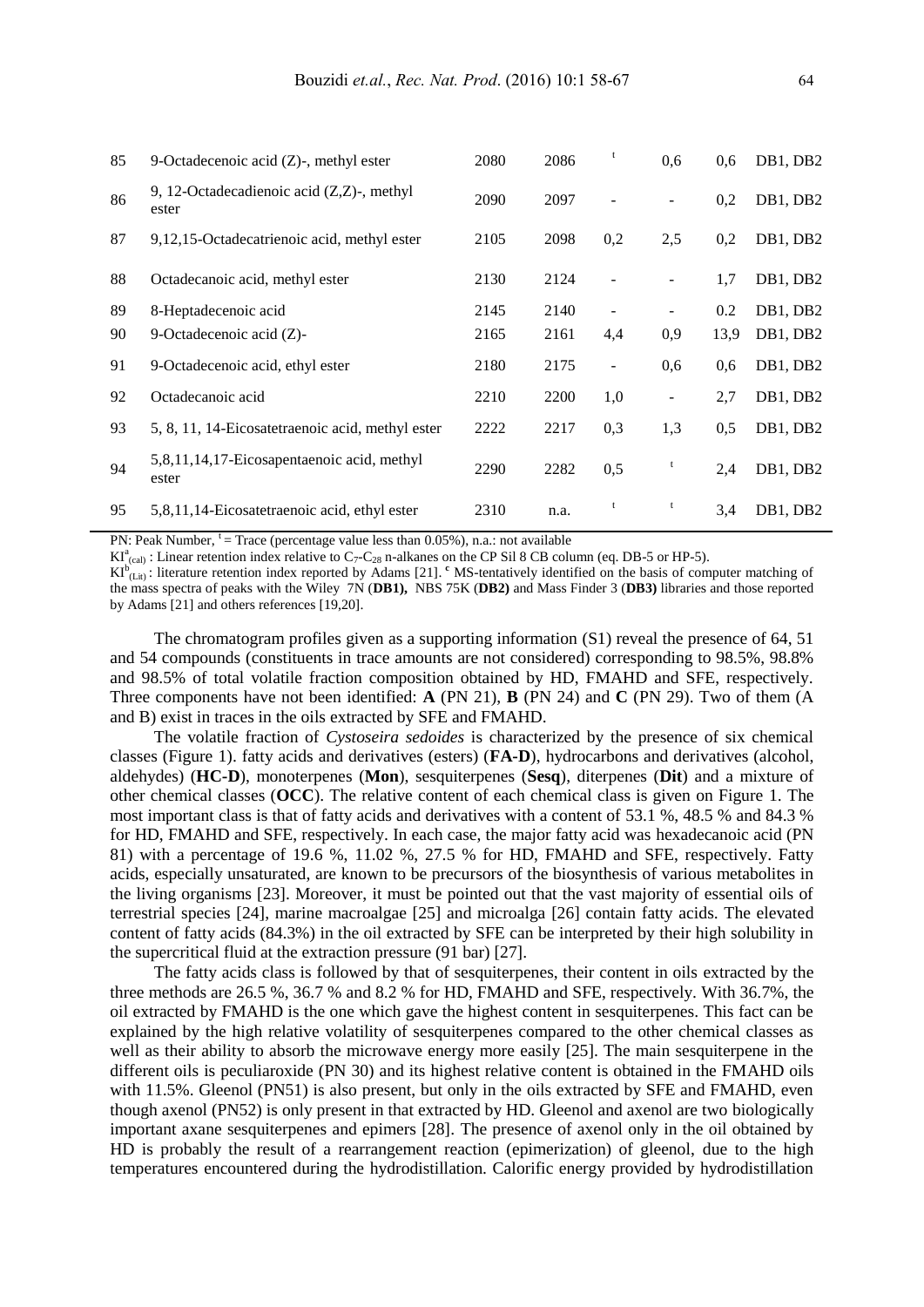can be considered as a cause of the rearrangement of natural volatile compounds [29]. The three volatile fractions contain a class of hydrocarbons and derivatives (**HC-D**) as alkanes, alkenes and their alcohol and aldehyde derivatives. The oil extracted by FMAHD is the one containing the higher content in **HC-D** with 10.5%, followed by that of HD and SFE with 6.6 % and 3.7 %, respectively.

The class of diterpenes, only represented by the phytol (PN 80), is present in small amounts in the oils obtained by the three extraction methods. Phytol, known to be the biosynthetic precursor of chlorophyll [30], is present in essential oils [31] and solvent extracts [32]. For the class of monoterpenes, the methylgeranate (PN 20) is the only monoterpene ester identified in the oil extracted by HD. The oils obtained by FAMHD and SFE do not contain a monoterpene compounds.

It must be pointed out that our identification study of oil compounds based on the comparison of their retention indices and mass spectra with those present in commercial mass spectral libraries (DB1, DB2 and DB3) has not allowed the identification of three compounds: **A** (PN 21), **B** (PN 24) and **C**  (PN 29). Their spectral data are given as a supporting information (S2). The unknown component A shows a molecular ion peak at  $m/z$  152 corresponding to the molecular formula C<sub>10</sub>H<sub>16</sub>O. Our own investigation revealed a great similarity between the mass spectrum of A and that of  $\beta$ -cyclocitral  $(C_{10}H_{16}O)$  [21, 33]. The notable difference concerns the base peak which is pointed at  $m/z$  55 and at  $m/z$  41 for A and  $\beta$ -cyclocitral.

Under our chromatographic analysis conditions, the compounds B (PN24) and C (PN29) are eluted in the range of time corresponding to classical sesquiterpenes (cubebene). B presents a molecular ion peak and a base peak at *m/z* 204 and 131, respectively. According to our literature search, this compound is a sesquiterpene hydrocarbon belonging to nardosinane skeleton [34-35]. The mass spectrum of C shows a molecular ion peak at *m/z* 222 and a base peak at *m/z* 179. Our review of the literature has not allowed us to deduce information on the type of chemical skeleton; **C** seems to be a new oxygenated sesquiterpene.



Dit: Diterpenes, OCC: Other Chemical Classes.

HD: Hydrodistillation, FMAHD: Focused Microwave Assisted HydroDistillation, SFE: Supercritical Fluid Extraction

#### **Supporting Information**

Supporting Information accompanies this paper on<http://www.acgpubs.org/RNP>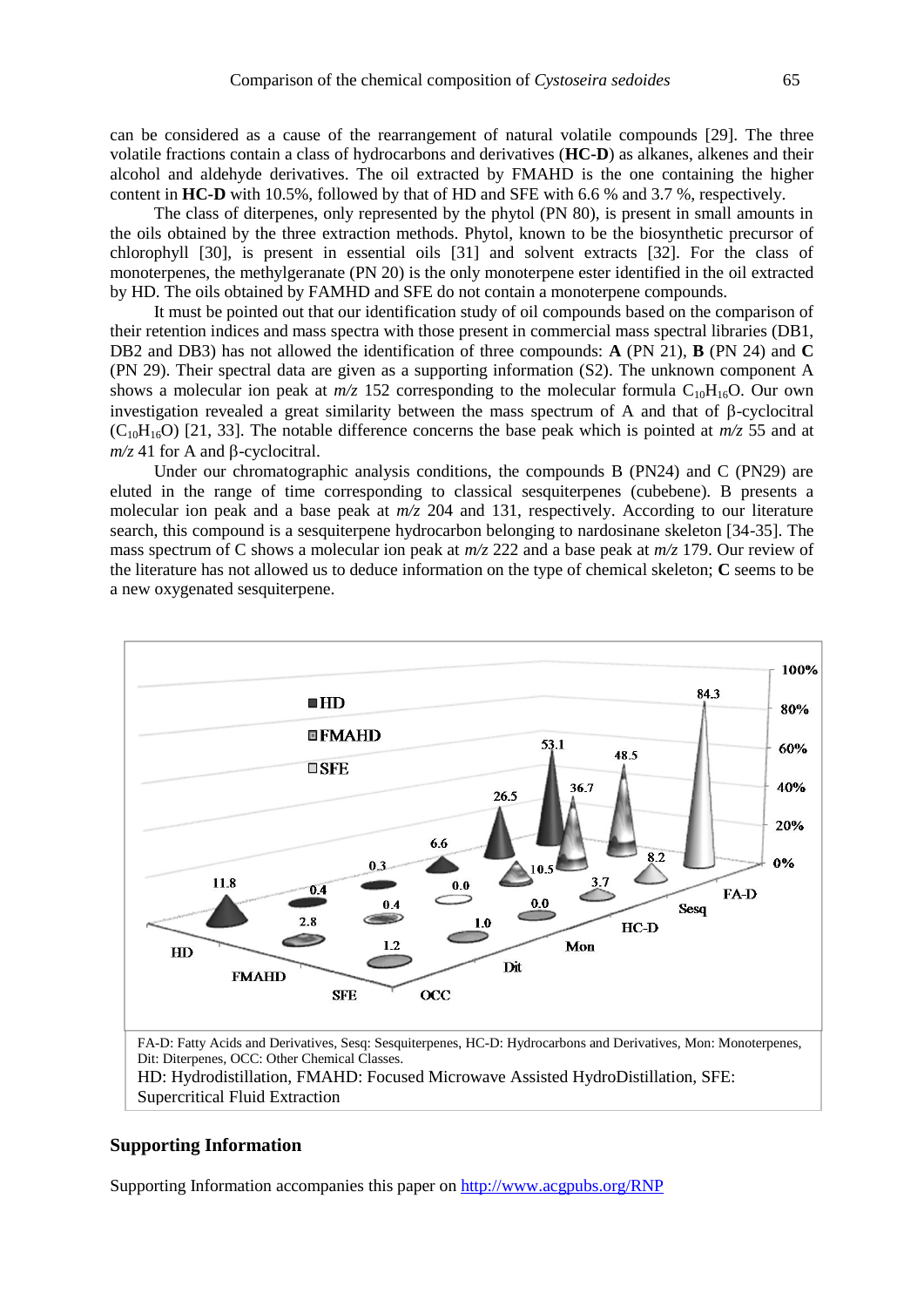#### **References**

- [1] E. Fattorusso, W.H.Gerwick and O. Taglialatela-Scafati (2012). Handbook of Marine Natural Products. Springer. New York.
- [2] G. Pohnert and W. Boland (2002). The oxylipin chemistry of attraction and defense in brown algae and diatoms, *Nat. Prod. Rep.* **19**,108-122.
- [3] R. M. Moore (2003). Marine sources of volatile organohalogens, *Handbook of Environ. Chem.* **3**, 85-101.
- [4] A.F. Afolayan, M.G.A. Mann, C.A. Lategan, P.J. Smith, J.J. Bolton, R. Denzil and D.R. Beukes (2009). Antiplasmodial halogenated monoterpenes from the marine red alga *Plocammium cornutum, Phytochem.* **70**, 597-600.
- [5] I. Schnitzler, W. Boland and M.E. Hay (1998). Organic sulfur compounds from *Dictyopteris spp*. (Phaeophyceae) deter feeding by an herbivorous amphipod (*Ampithoe longimana*) but not by an herbivorous sea urchin (*Arbacia punctulata*), *J. Chem. Ecol.* **24**, 1715-1732.
- [6] F. Song, X. Xu, S. Li, S. Wang, J. Zhao, Y. Yang, X. Fan, J. Shi and L. He (2006). Minor sesquiterpenes with new carbon skeletons from the brown alga *Dictyopteris divaricata, J. Nat. Prod.* **69**, 1261-1266.
- [7] M. Herrero, J.A. Mendiola, A. Cifuentes and E. Ibáňeza (2010). Supercritical fluid extraction: recent advances and applications, *J Chromatogr A.* 1217, 2495-2511.
- [8] A.G. Carra, R. Mammucarib and N.R. Foster (2011). A review of subcritical water as a solvent and its utilisation for the processing of hydrophobic organic compounds, *Chem. Eng. J.* **172**, 1-17.
- [9] T. Jain, V. Jain, R. Pandey, A. Vyas and S.S. Shukla (2009). Microwave assisted extraction for phytoconstituents- An overview, AJRC. **2**, 19-25.
- [10] F. Chemat, Z.E. Huma and M.K. Khan (2011). Applications of ultrasound in food technology: Processing, preservation and extraction, *Asian J. Res. Chem.* **18**, 813-835.
- [11] J. Clark and J. D. Macquarrie (2002). Handbook of green chemistry and technology. Blackwell Science. UK.
- [12] K.S. Nagarsekar, M.S. Nagarsenker and S.R. Kulkarni (2010). Evaluation of composition and antimicrobial activity of supercritical fluid extract of leaves of *Vitex negundo, Indian J. Pharm Sci.* **72**, 641-643.
- [13] A. L. L. de Oliveira, D.B. da Silva, I.C.C. Turatti, N.S. Yokoya and H.M. Debonsi (2009). Volatile constituents of Brazilian *Bostrychia* species (Rhodomelaceae) from mangrove and rocky shore, *Biochem. Syst. Ecol.* **37**, 761-765.
- [14] M. Herrero, A. Cifuentes and E. Ibanez (2006). Sub- and supercritical fluid extraction of functional ingredients from different natural sources: Plants, food-by-products, algae and microalgae - A review, *Food Chem.* **98**, 136-148.
- [15] M. Perret-Boudouresque and H. Seridi (1989). Inventaire des algues marines benthiques d'Algérie, GIS Posidonie publication - Marseille. 1-117.
- [16] G. Giaccone, M. Sortino, A. Solazzi and C. Tolomio (1973). Tipologia e distribuzione estiva della vegetazione sommersa dell'isola di Pantelleria, *Lav. Ist. bot. Giard. coll. Palermo, Ital.* **25**, 103-119.
- [17] F. Rousseau and B. De Reviers (1999). Phylogenetic relationships within the Fucales (Phaeophyceae) based on combined partial SSU+LSU rDNA sequence data, *Eur. J. Phycol.* **34**, 53-64.
- [18] G. Y. Cho, F. Rousseau, B. De Reviers and S. M. Boo (2006). Phylogenetic relationships within the Fucales (Phaeophyceae) assessed by the photosystem I coding psaA sequences, *Phycologia.* **45**, 512-519.
- [19] W. Jennings and T. Shibamoto (1980). Qualitative analysis of flavor and fragrance volatiles by glass capillary gas chromatography. Academic Press. New York.
- [20] N.W. Davies (1990). Gas chromatographic retention indices of monoterpenes and sesquiterpenes on methyl silicone and Carbowax 20M phases, *J. Chromatogr.* **503**, 1-24.
- [21] R. P. Adams (2007). Identification of essential oil components by gas chromatography/ mass spectroscopy. Allured Publishing Co. Carol Stream, Illinois.
- [22] H. Van den Dool and P.D. Kratz (1963). A generalization of the retention index system including linear temperature programmed gas-liquid partition chromatography, *J. Chromatogr.* **11**, 463-471.
- [23] M. El Hattab, N. Bouzidi, A. Ortalo-Magné, Y. Daghbouche, M. Richou, S. E. Chitour, B. de Reviers and L. Piovetti (2009). Eicosapentaenoic acid: Possible precursor of the phloroglucinol derivatives isolated from the brown alga *Zonaria tournefortii* (J.V. Lamouroux) Montagne, *Biochem. Syst. Ecol.* **37**, 55-58.
- [24] S. Ćavar, M. Maksimovića, D. Vidica and A. Parić (2012). Chemical composition and antioxidant and antimicrobial activity of essential oil of *Artemisia annua L*. from Bosnia, *Ind. Crop. Prod.* **37**, 479-485.
- [25] M. El Hattab, G. Culioli, L. Piovetti, S. E. Chitour and R.Valls (2007). Comparison of various extraction methods for identification and determination of volatile metabolites from the brown alga *Dictyopteris*